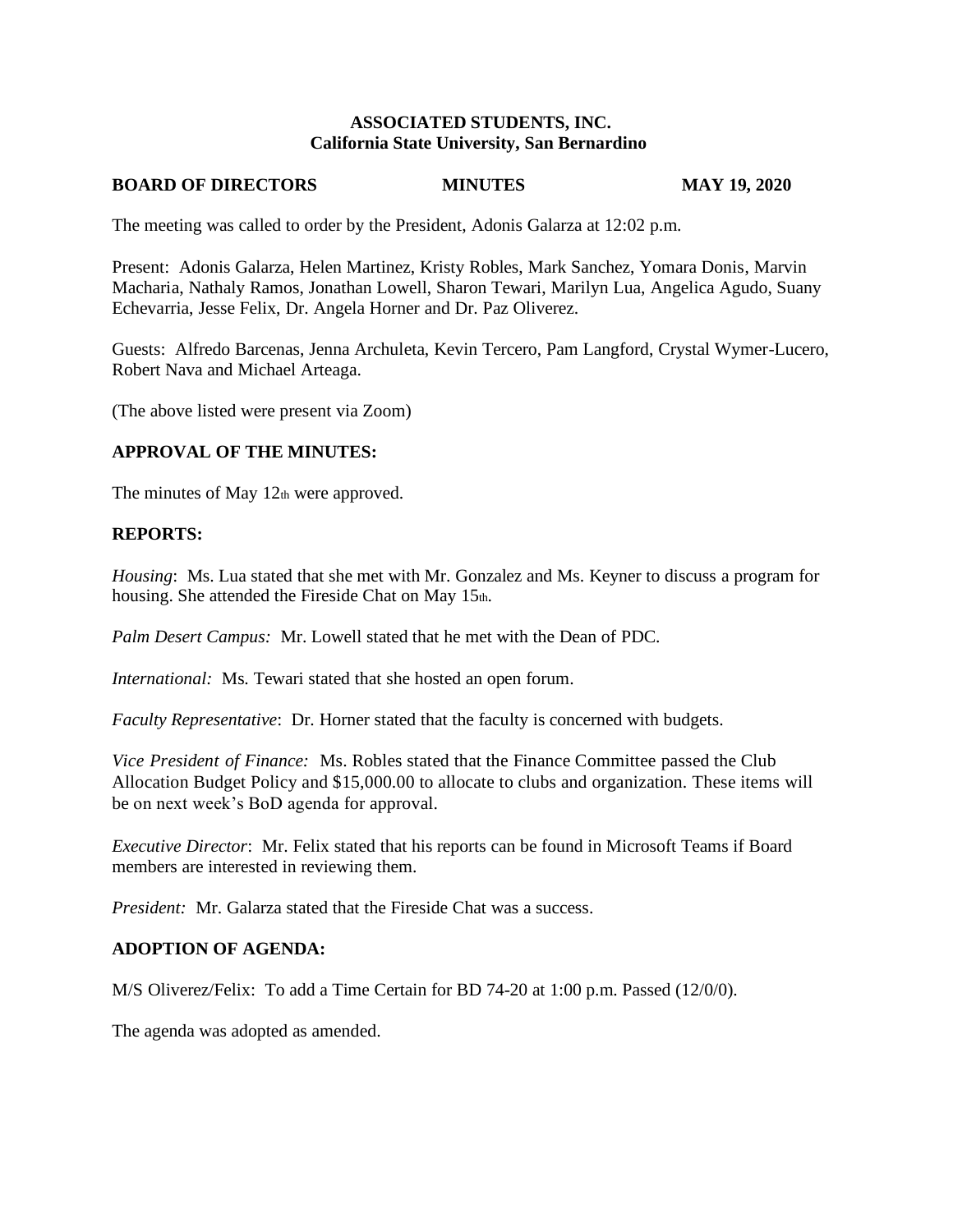# **NEW BUSINESS:**

# **BD 66-20 M/S Donis/Lua: Revision of the ASI Financial Policy and Procedures. (First Reading)**

Ms. Robles briefly reviewed the changes to the policy. She recommended that the Board review the policy and give any feedback at next week's second reading.

Discussion closed.

### **BD 67-20 M/S Donis/Felix: Revision of the ASI Reimbursement Policy. (First Reading)**

Ms. Donis recommended that the Board review the policy and give any feedback at next week's second reading. She referred to Mr. Barcenas.

Mr. Barcenas stated that the purpose of this policy is to authorize the reimbursement of funds to ASI students and staff who attend ASI off-campus retreats, meetings, etc. for expenses incurred for items such as lodging and food. He briefly reviewed the changes to the policy.

Discussion closed.

# **BD 68-20 M/S Donis/Lowell: Revision of the ASI Board of Directors Incentives Policy. (First Reading)**

Ms. Donis recommended that the Board review the policy and give any feedback at next week's second reading. She referred to Mr. Barcenas.

Mr. Barcenas stated that the purpose of this policy is to compensate the Directors for the time and energy required to actively serve as a student leader. He explained that some of the language was revised.

Discussion closed.

#### **BD 69-20 M/S Donis/Echevarria: Revision of the ASI Hospitality Policy. First Reading)**

Ms. Donis deferred to Mr. Barcenas.

Mr. Barcenas stated that the purpose of this policy is to establish guidelines and procedures for funds utilized in respect to hospitality accounts to employees, students, donors, guests, visitors, and volunteers for the purpose of business meetings, corporate functions, and occasions that promote the mission of ASI either in association with the California State University or independently. He briefly reviewed the changes made to the policy.

*Section 1, Subsection a:* 

To strike: "Section 1301.00 of the Integrated CSU Administrative Manual" and replace with "CSU Hospitality Policy".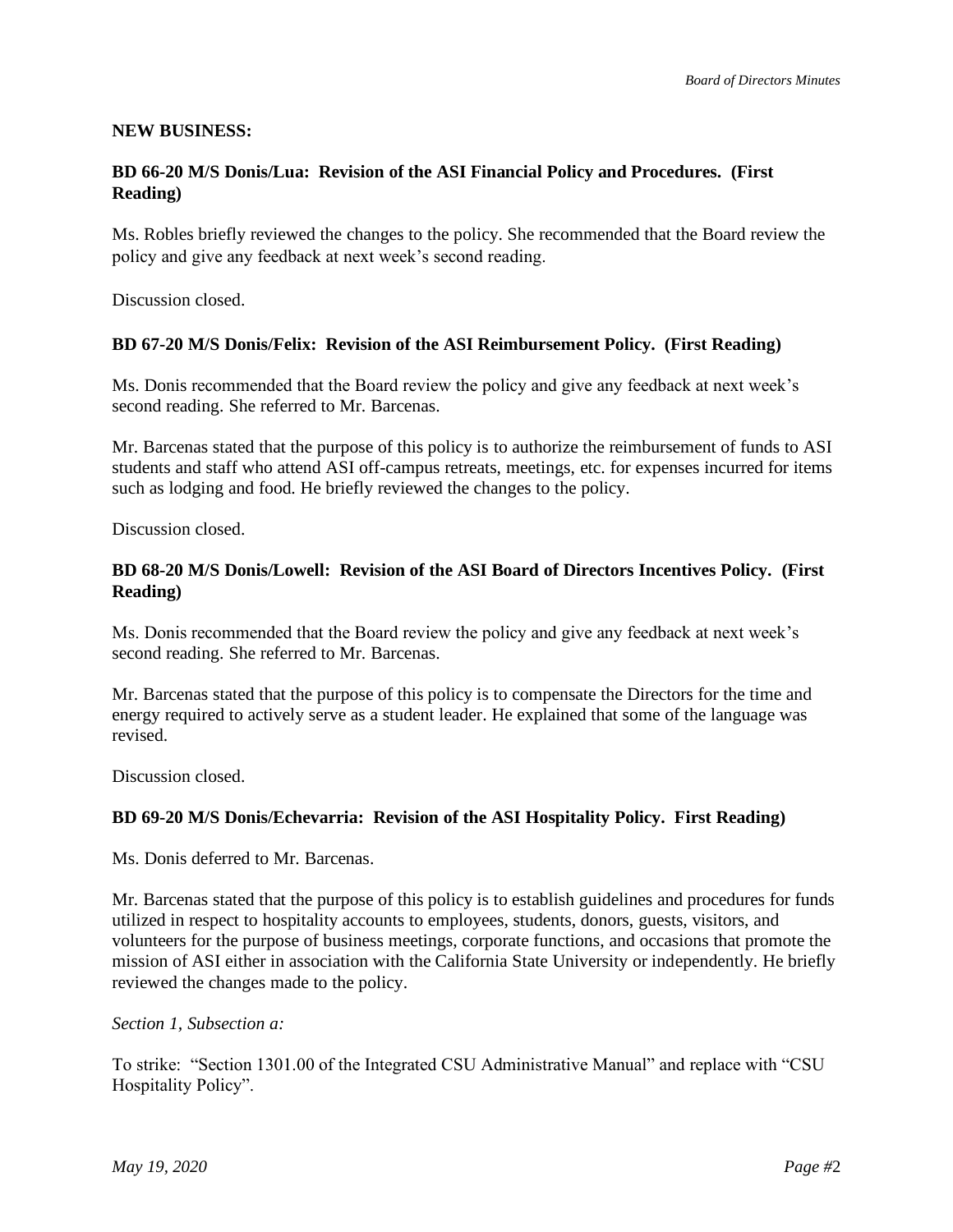The following Subsection was added:

### *Section 3, Subsection d(i):*

"Auxiliary Organization funds may be used to pay for formal awards and service recognition, entertainment services, gifts, membership in social organizations and promotional items to the extent these purchases are not restricted by other applicable laws, regulations, or funding source agreements."

Discussion closed.

# **BD 70-20 M/S Donis/Felix: Revision of the ASI Policy and Procedures Governing Travel and Allowances. (First Reading)**

Ms. Donis deferred to Mr. Barcenas.

Mr. Barcenas stated that the purpose of this policy is to provide reimbursement guidelines for the necessary out-of-pocket expenses incurred due to travel on official ASI business. He recommended that the Board review the policy and give any feedback at next week's second reading. He explained that some of the language was revised.

Discussion closed.

# **BD 71-20 M/S Donis/Felix: Revision of the ASI Reserves Policy. (First Reading)**

Ms. Donis deferred to Mr. Barcenas.

Mr. Barcenas stated that the purpose of this policy is to establish the necessary reserve funds to meet unexpected financial contingencies and maintain the financial solvency of ASI. He recommended that the Board review the policy and give any feedback at next week's second reading. He briefly reviewed the changes made to the policy.

#### *Section 1, Background:*

To strike: " paragraph 8.1.1 of the "Compilation of Policies and Procedures for California State University Auxiliary Organizations" provides for" and replace with "California Education Code  $(89904 - 89905)$ ".

Discussion closed.

# **BD 72-20 M/S Donis/Felix: Revision of the ASI Student Research and Travel Policy. (First Reading)**

Ms. Donis deferred to Mr. Barcenas.

Mr. Barcenas stated the purpose of this policy is to outline overall ASI criteria and procedures for requesting and administering ASI funds set aside to support research and travel by graduate and undergraduate CSUSB students. He explained that some of the language was revised.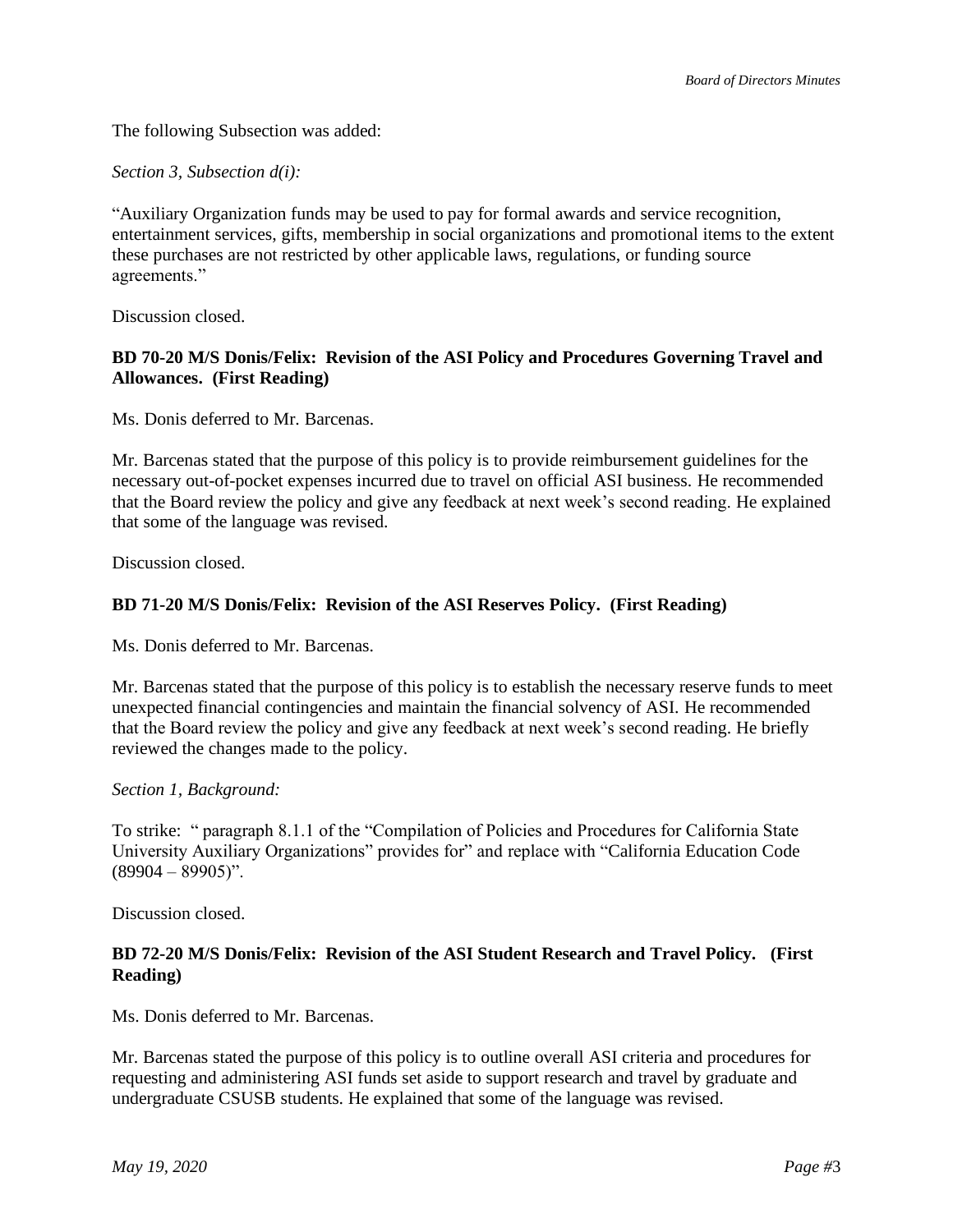Ms. Donis briefly reviewed the changes made to the policy. She explained that first year students at CSUSB are eligible to apply to receive these funds, however, this is not so for transfer students. Therefore, changes were made to the policy to allow transfer students eligibility to apply to receive these funds.

Discussion followed with questions from the Board.

Mr. Galarza recommended that the Board review the policy and give any feedback at next week's second reading.

Discussion closed.

# **BD 73-20 M/S Donis/Echevarria: Revision of the ASI Bylaws. (First Reading)**

Ms. Donis asked the Board to review the Bylaws and provide revisions, if necessary, to the next meeting. She explained that some of the language was revised. She deferred to Mr. Barcenas.

Mr. Barcenas reviewed the following changes:

*Article IV, Section 1, Subsection D(1b):*

To strike: "entitled to a supplemental scholarship to be indexed against the in-state fees designated and/or revised by the California State University Chancellor's Office. The supplemental scholarship only applies to the Fall, Winter and Spring quarters/semesters of the elected executive officer's term of office. This scholarship may not be applied to past or future fees."

*Article IV, Section 2, Subsection B(1):*

To strike: "Have the authority to create and appoint up to one (1) non-elected Special Advisor position with ASI BoD approval. This appointed advisor shall serve at the pleasure of the ASI President."

*Article IV, Section 3, Subsection A(2b):*

To add: "This responsibility shall be completed in a report to the ASI BoD on a bi-weekly basis."

#### **Time Certain: BD 74-20 (1:00 p.m.)**

### **BD 74-20 M/S Felix/Donis: Discussion of Graduation Gifts.**

Mr. Felix deferred to Mr. Nava.

Robert Nava, Vice President & Executive Director for CSUSB Philanthropic Foundation explained that Alumni Relations will honor all graduating CSUSB students.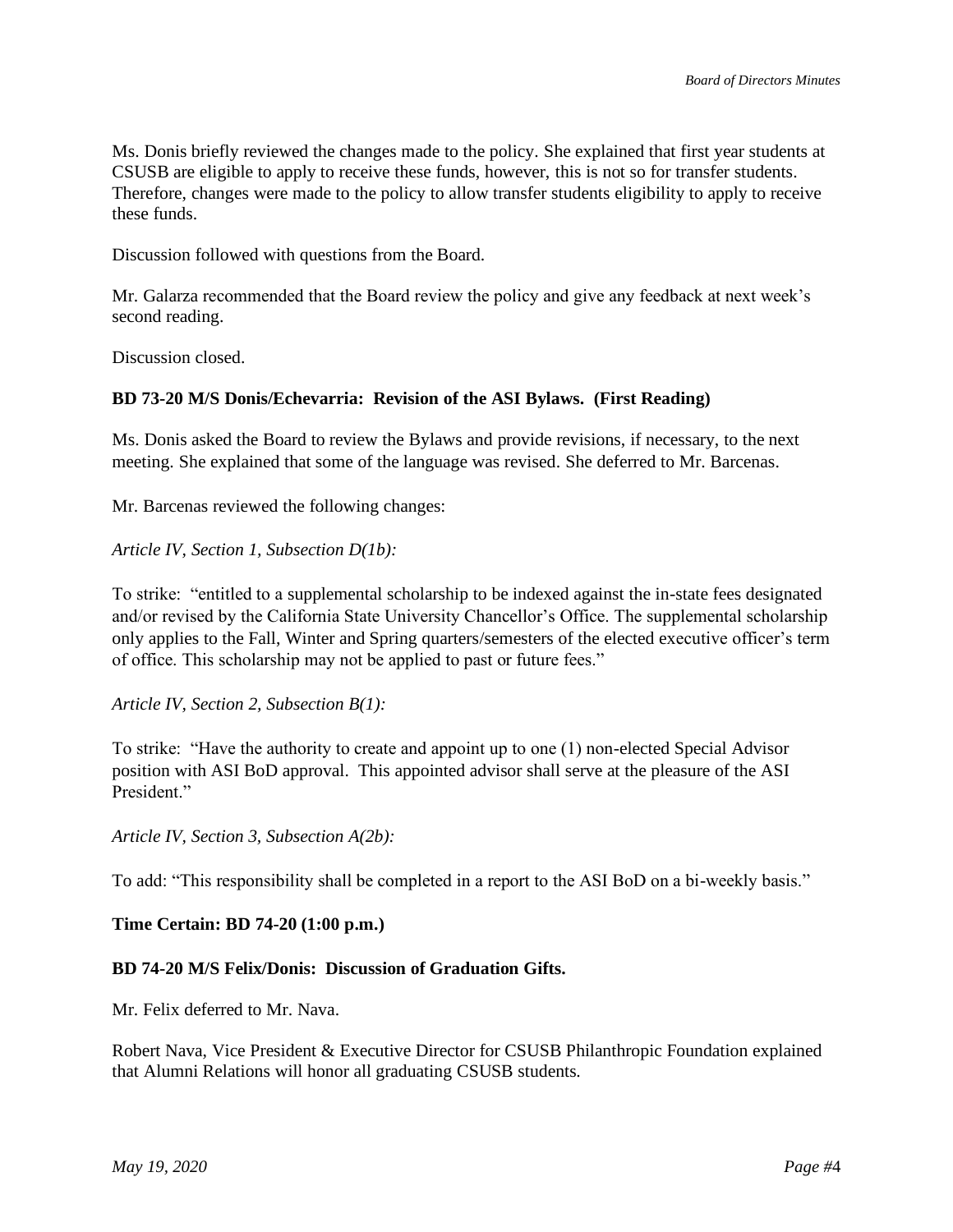Ms. Donis stated that a lapel pin would be the most appropriate gift, preferably with the University seal.

Discussion followed with questions from the Board.

Mr. Nava explained that according to the University Branding protocol, the University seal is primarily used for presidential letterhead and official presidential events. He explained that this will be the beginning of a tradition for graduating CSUSB students.

Ms. Agudo stated that a keychain as a graduation gift is not as memorable as a lapel pin.

Mr. Felix stated that building traditions are important, however, the Board should be cautious since they cannot speak for next year's Board to continue the tradition.

Discussion ensued.

Ms. Wymer-Lucero stated that Alumni Relations is committed to have a long-term partnership with ASI.

Mr. Nava suggested that a Board member partner with Ms. Wymber-Lucero to create a design for the lapel pin. He stated that if the Board chooses the lapel pin, he will make it happen.

Mr. Macharia, Mr. Galarza and Ms. Donis will partner with Ms. Wymber-Lucero to create a design for the pin.

Discussion closed.

#### **BD 73-20: Continued:**

*Article VI, Section 3, Subsection b(4):*

To add: "a minimum of one student who is taking a majority of their courses at the Palm Desert Campus."

*Article IX, Section 5, Subsection A:*

To strike: "All agenda items shall be submitted to the Chair of the ASI BoD."

*Article IX, Section 7, Subsection B(3):*

To strike: "Approval of resolutions of the ASI Board of Directors (one reading will suffice for resolutions as determined by a majority vote of the filled positions present at the meeting should the BoD feel that circumstances warrant only one reading)".

Mr. Felix recommended adding a diversity and equity student representative as well as a club and organization student representative to the BoD.